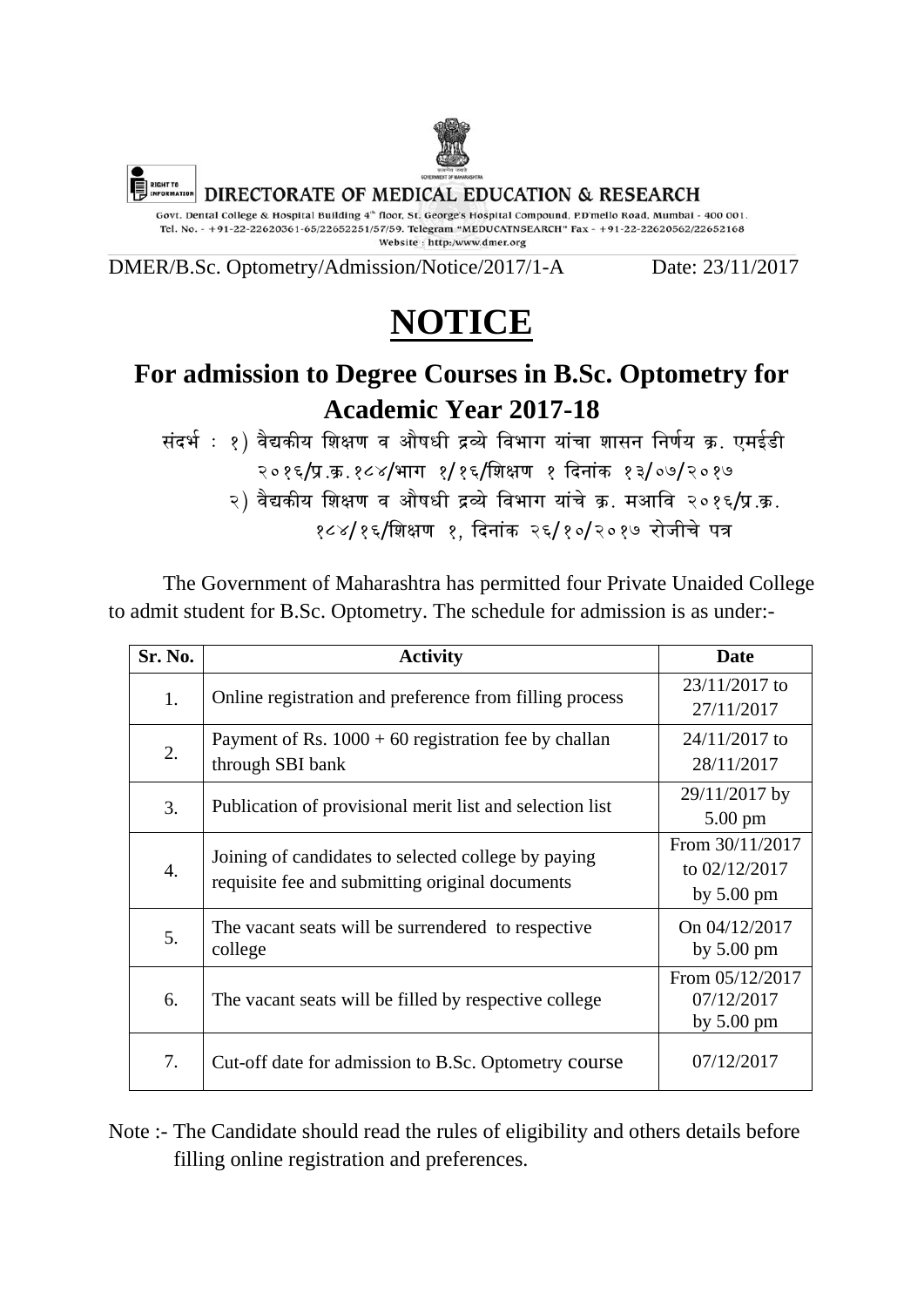# **Eligibility Criteria for BSc. Optometry for Academic Year 2017-18 :-**

1. The candidate has passed Higher Secondary (10+2) with 50% marks with Physics, Chemistry and Biology group for open category and 40% marks for reserve category.The candidates must have pass English at HSC (10+2 Course). If sufficient number of eligible candidates are not available then eligibility of HSC (PCB) criteria may be relax subject to approval of MUHS Nashik.

#### **or**

Diploma in Ophthalmic/ Diploma in Ophthalmic science after completing  $12<sup>th</sup>$  science with minimum aggregate of 60% marks from State Board or recognized Universities.

- 2. The candidate has attained the age 17 years as on 31 December of the year of the admission.
- 3. The candidate has to furnish a certificate of Physical Fitness from registered Medical Practitioner at the time of admission.
- 4. Some seats will be reserved for Diploma holder's candidate and other seats for HSC (10+2 Course) passed candidates. The percentage of this reservation will be declared soon.
- 5. The preference will be given to candidates who have passed  $10^{th} \& 12^{th}$  from Maharashtra and also domicile of Maharashtra. If such a candidate is not available then non-domicile of Maharashtra candidates will be admitted as mentioned in selection process.
- 6. 15% of seats Intake capacity will be filled by the institution as institutional quota seats.
- 7. 25% of seats of Intake capacity will be reserved for constitutional reserve candidates.
- 8. The Hostel accommodation will not be provided to admitted students.
- 9. Rules of Tie breaker for HSC (10+2 course) candidates

Candidate with Higher PCB marks will be preferred.

- a. The candidate with higher marks in Biology at HSC will be preferred.
- b. If Tie persist then candidate with higher marks in Chemistry at HSC will be preferred.
- c. If Tie still persist then older candidate will be preferred.

## 10.**Fee Structure:-**

| First Year | Second Year                                | Third Year | Fourth Year                            |
|------------|--------------------------------------------|------------|----------------------------------------|
|            | Rs. 80,000/-   Rs. 80,000/-   Rs. 80,000/- |            | $\int$ (Internship)<br>No Tuition fees |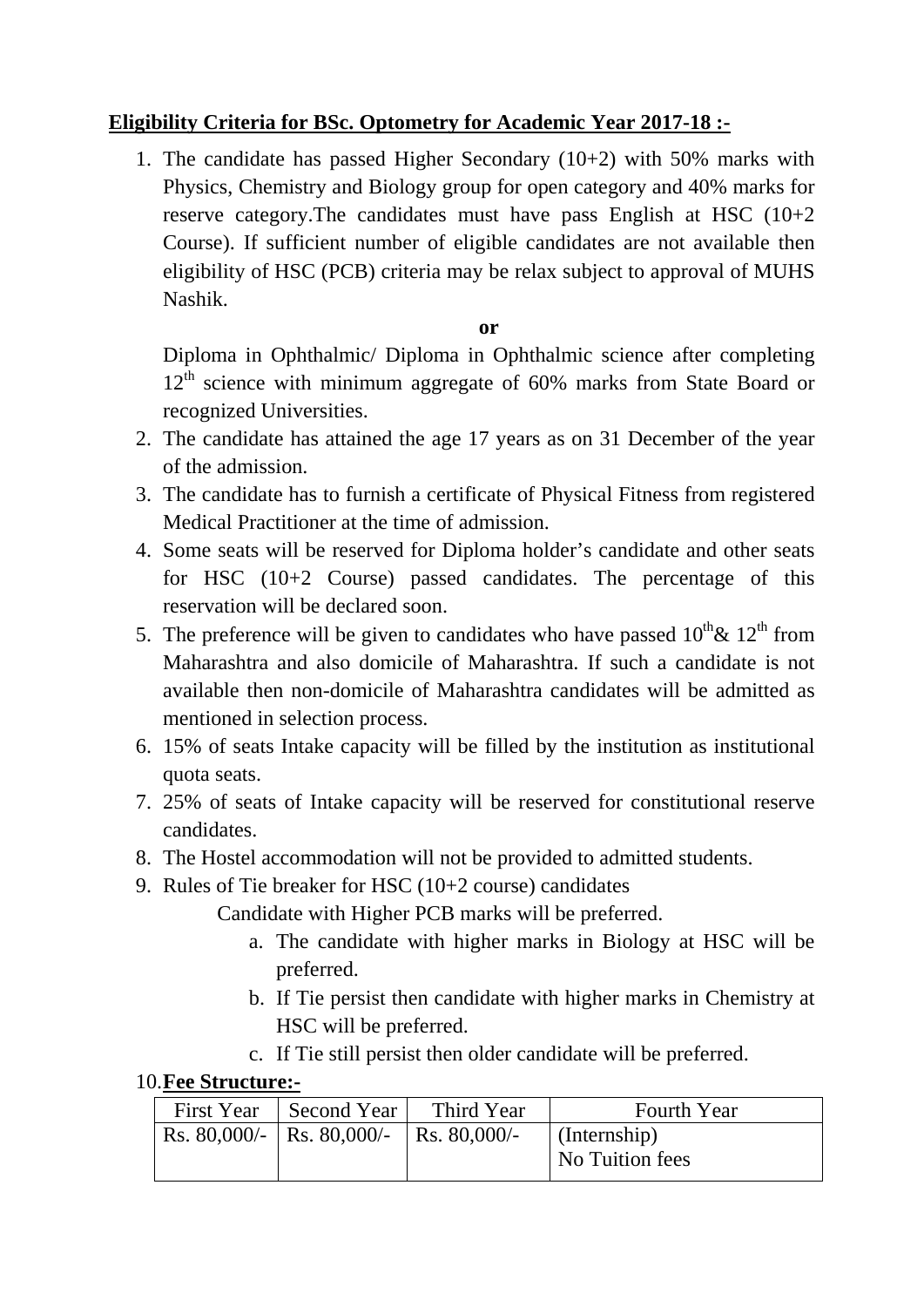## 11.**Duration of the Courses:-**

- 1. The B.Sc. Optometry Degree program is of 04 years duration (3+1) including 01 years compulsory internship.
- 2. Semesters:- An Academic Year consist of two semesters. First Semester completed after the 06 months of the admission and so on.

# 12.**Medium of Instruction:-**

English shall be the medium of the instruction for all the subjects of study and for examinations of the courses.

13.The College code is as under :-

| <b>College</b><br>code | <b>Name of the College</b>                                                                                                                        |    |  |  |  |
|------------------------|---------------------------------------------------------------------------------------------------------------------------------------------------|----|--|--|--|
| 0001                   | PBMA's H.V. Desai Eye Hospital Sr. No. 93,<br>TawadeWasti, Mohammadwadi, Pune-411 060                                                             | 20 |  |  |  |
| 0002                   | Mahyco Research Foundation Trust, Shri Ganapati<br>Netralaya, college of Optometry, Near Janta High School,<br>Deoalgaon Road, Jalna - 431 203    | 20 |  |  |  |
| 0003                   | Wavikar College of Optometry, Level 4 & 5, Amber<br>Arcade, Majiwade, Thane (W) 400 701                                                           | 20 |  |  |  |
| 0004                   | Laxmi Charitable Trust, Laxmi College of Optometry,<br>Balgram Maharashtra Sankul, Opp. CKT College, Sec -<br>12, Khanda Colony, Panvel - 410 206 | 20 |  |  |  |

## 14. Selection process:-

- i. Provisional merit list will be declared on 29/11/2017.
- ii. Provisional selection list will be declared on the basis of choices filled by the candidate. The selection will be done in order of following Types of the students in descending order from a to d.
	- a. Candidate who have passed  $10^{th}$  and  $12^{th}$  form Maharashtra as well as Domicile of Maharashtra.
	- b. Candidate who have passed  $10<sup>th</sup>$  and  $12<sup>th</sup>$  form outside Maharashtra but Domicile of Maharashtra.
	- c. Candidate who have passed  $10<sup>th</sup>$  and  $12<sup>th</sup>$  form Maharashtra but NOT Domicile of Maharashtra.
	- d. Candidate who have passed  $10^{th}$  and  $12^{th}$  form outside Maharashtra but NOT Domicile of Maharashtra.

**Sd/- Director, Medical Education and Research, Mumbai**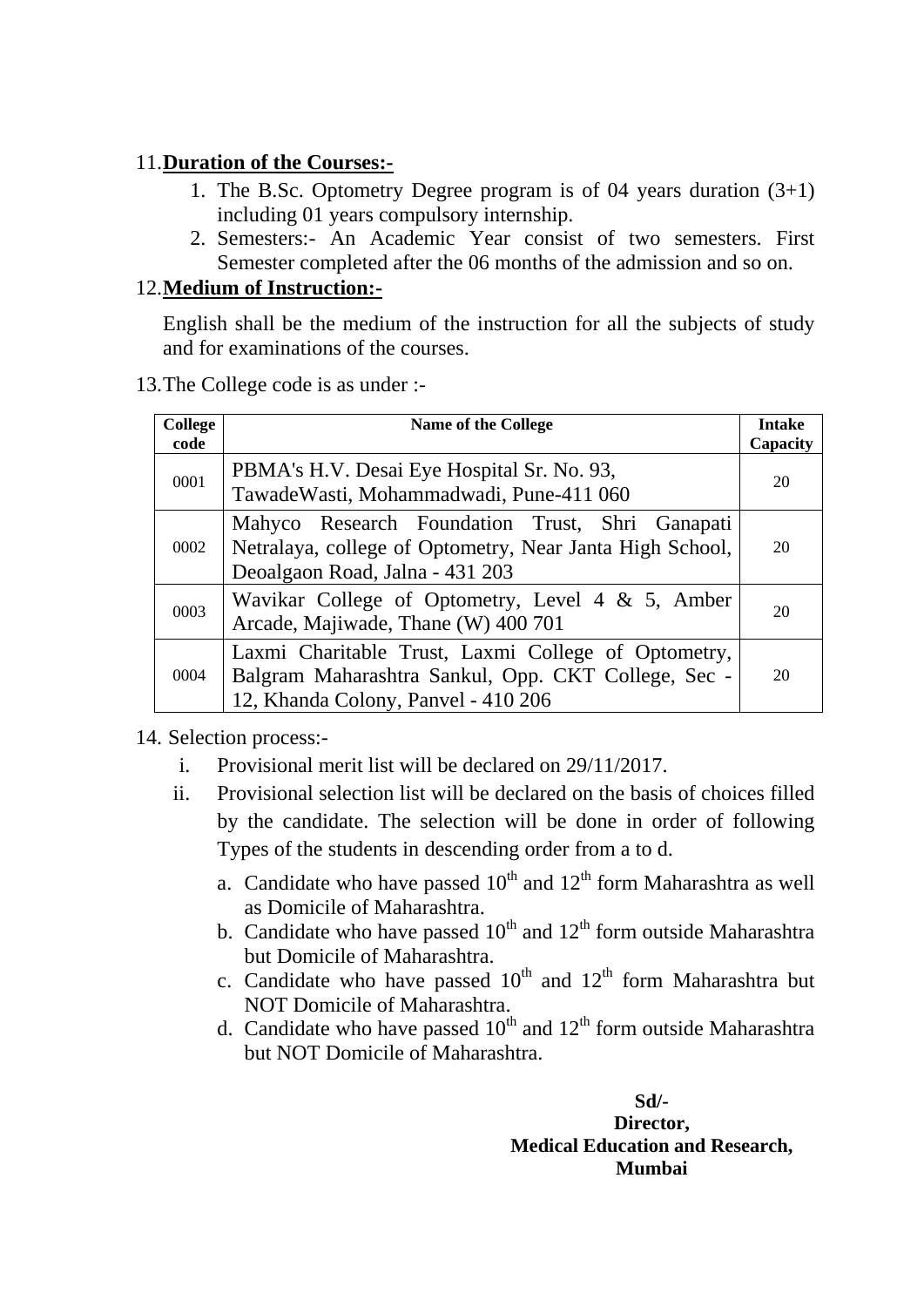Instruction for filling online application and preferences.

**Government of Maharashtra** Directorate of<br>Medical Education & Research<br>*वैदाकीय शिक्षण आणि संशोधन संचा*र **B.Sc.Optometry - 2017** Please go through the instructions for filling the online form. 1. Applicants should have a valid Email Id. 2. The Applicants must possess the required criteria and education qualification as mentioned in Notice dated 23/11/2017. 3. There is provision to make changes in the Application Form, before Click on Submit Button. Candidate should verify the correctness of entries made in Application Form. There is no provision to make changes in the<br>Applic 4. After submitting Online Application Form, you should take Bank Challan printout which is in two parts. 5. Required fee is printed on your SBI Bank Challan, With this Challan pay the fee in any Branch of State Bank of India on Second Working Day onward, from the day of Printing Challan and obtain your copy of Challan 6. Applicants need not send copy of Application Form or any Document to this office. However he can download printout of Application Form for subsequent use. Please note that if you commit any mistake in filling the online Application Form, it can not be corrected by this office. The Office will take no responsibility of any kind for such forms. Hence candidate 8. After reading above instructions to fil Online Application Form, the Applicants has to click Next button to display Online Application Form. 9. Once challan is generated the candidate has liberty for not to pay the Challan, and reapply in the system. If candidate pays the challan amount then there is no provision to reapply.  $10$ . If a candidate submit application twice and pay challan amount twice his/her both application will be cancelled and money will not be refunded. Such a candidates will be held ineligible for admission.<br>This rule is a 11. If a candidates does not submit the prescribed amount in the bank then he/she will be held ineligible for entire admission process. 12. There is no provision to extent the time limit to either submit the online application or pay the prescribed fee in the bank. All such applications demanding time extension will be straight way rejected 13. No documents are required to be uploaded while registering online but it will be subsequently verified at the time of document verification. Candidate with out document can claim any reservation/ exemption. Application 14. PLEASE REMEMBER THE PASSWORD GIVEN BY YOU. IT IS IMPORTANT FOR FURTHER LOGIN. 16. How to enable JavaScript in a Web browser (For Example)  $Next$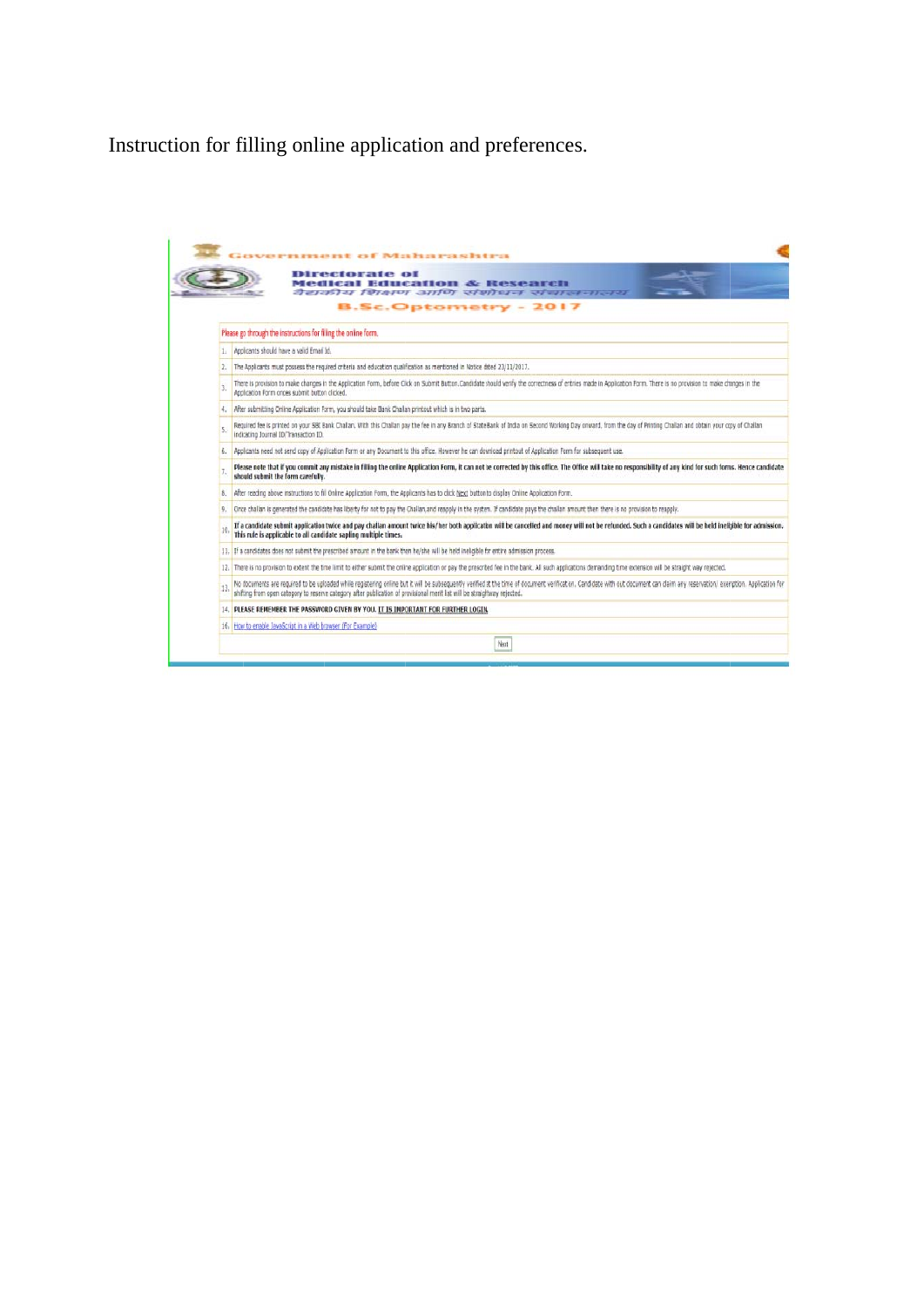# Format of online application.

|                                                                          | cation & Research<br>वैद्यकीय शिक्षण आणि संशोधन संचालनालय                                                                                                                                                                                                                                                                                                   |
|--------------------------------------------------------------------------|-------------------------------------------------------------------------------------------------------------------------------------------------------------------------------------------------------------------------------------------------------------------------------------------------------------------------------------------------------------|
|                                                                          | <b>B.Sc.Optometry - 2017</b>                                                                                                                                                                                                                                                                                                                                |
|                                                                          |                                                                                                                                                                                                                                                                                                                                                             |
| 1. Candidate Name (First):                                               | First name                                                                                                                                                                                                                                                                                                                                                  |
| 2. Father Name (Middle)                                                  | Middle name                                                                                                                                                                                                                                                                                                                                                 |
| 3. Surname (Last)                                                        | Sumame                                                                                                                                                                                                                                                                                                                                                      |
| 4. Mother's Name:                                                        | Mother's Name                                                                                                                                                                                                                                                                                                                                               |
| 5. Address for Communication:                                            | Address line no.1                                                                                                                                                                                                                                                                                                                                           |
|                                                                          | Address line no.2                                                                                                                                                                                                                                                                                                                                           |
|                                                                          | Address line no.3                                                                                                                                                                                                                                                                                                                                           |
| City:                                                                    | City<br>Pin Code: Pin                                                                                                                                                                                                                                                                                                                                       |
| District:                                                                | <b>SELECT</b><br>District<br>State:<br>7                                                                                                                                                                                                                                                                                                                    |
| STD Code:                                                                | STD Code<br>Tel. No.: Telephone No.                                                                                                                                                                                                                                                                                                                         |
| Mobile Number:                                                           | Mobile No.<br>E-Mail: Email                                                                                                                                                                                                                                                                                                                                 |
| Aadhar Card Number                                                       | Aadhar Card Number                                                                                                                                                                                                                                                                                                                                          |
|                                                                          |                                                                                                                                                                                                                                                                                                                                                             |
| 6. Date of Birth:                                                        | <b>DD/MM/YYYY</b>                                                                                                                                                                                                                                                                                                                                           |
| $7.$ Sex :                                                               | ● Male ● Female                                                                                                                                                                                                                                                                                                                                             |
| 8. Nationality:                                                          | [SELECT]<br>$\pmb{\mathrm{v}}$                                                                                                                                                                                                                                                                                                                              |
| 9. Whether candidate is Domicile of Maharashtra State: O Yes O No        |                                                                                                                                                                                                                                                                                                                                                             |
|                                                                          |                                                                                                                                                                                                                                                                                                                                                             |
| 10. State of SSC/10th Std.Passing:<br>11. State of HSC/12th Std.Passing: | O Maharashtra O Outside Maharashtra<br>O Maharashtra O Outside Maharashtra                                                                                                                                                                                                                                                                                  |
| 12. HSC/12th Std.:                                                       | O PASS O FAIL                                                                                                                                                                                                                                                                                                                                               |
| 13. HSC Marks:                                                           | Marks Obtain<br>Marks Out of                                                                                                                                                                                                                                                                                                                                |
|                                                                          | Physics :                                                                                                                                                                                                                                                                                                                                                   |
|                                                                          | Chemistry:                                                                                                                                                                                                                                                                                                                                                  |
|                                                                          | Biology:<br>English:                                                                                                                                                                                                                                                                                                                                        |
|                                                                          | PCBE Total:<br>PCB Total:                                                                                                                                                                                                                                                                                                                                   |
|                                                                          | PCB%:<br>PCBE %:                                                                                                                                                                                                                                                                                                                                            |
|                                                                          |                                                                                                                                                                                                                                                                                                                                                             |
| 14. I have passed Diploma in Optometry / Ophalmic                        |                                                                                                                                                                                                                                                                                                                                                             |
| Science after completing 12 th science :                                 | $OYES$ $ONO$                                                                                                                                                                                                                                                                                                                                                |
| 15. (a) Reservation :                                                    | Osc Ost Ovj Ont1 Ont2 Ont3 OOBC OSBC OOPEN                                                                                                                                                                                                                                                                                                                  |
| (b) Caste Validity Certificate:                                          | $OYES$ $ONO$                                                                                                                                                                                                                                                                                                                                                |
| (c) Non Creamy Layer :<br>Certificate Valid upto 31/03/2018              | $OYES$ $ONO$                                                                                                                                                                                                                                                                                                                                                |
| 16. Choose your password                                                 |                                                                                                                                                                                                                                                                                                                                                             |
| Password:<br>Password                                                    |                                                                                                                                                                                                                                                                                                                                                             |
| Re-Enter Password: Re-Password                                           |                                                                                                                                                                                                                                                                                                                                                             |
| Declaration:                                                             |                                                                                                                                                                                                                                                                                                                                                             |
| knowledge and belief.<br>Health Science Course stands cancelled.         | I declare that the above entries in the Information Form has been filled up by me personally and the entries made are correct as per my documents and to the best of my<br>I agree that if any statement is proved to be false then the Authority shall have the right to take legal action against me for submitting false information and my admission to |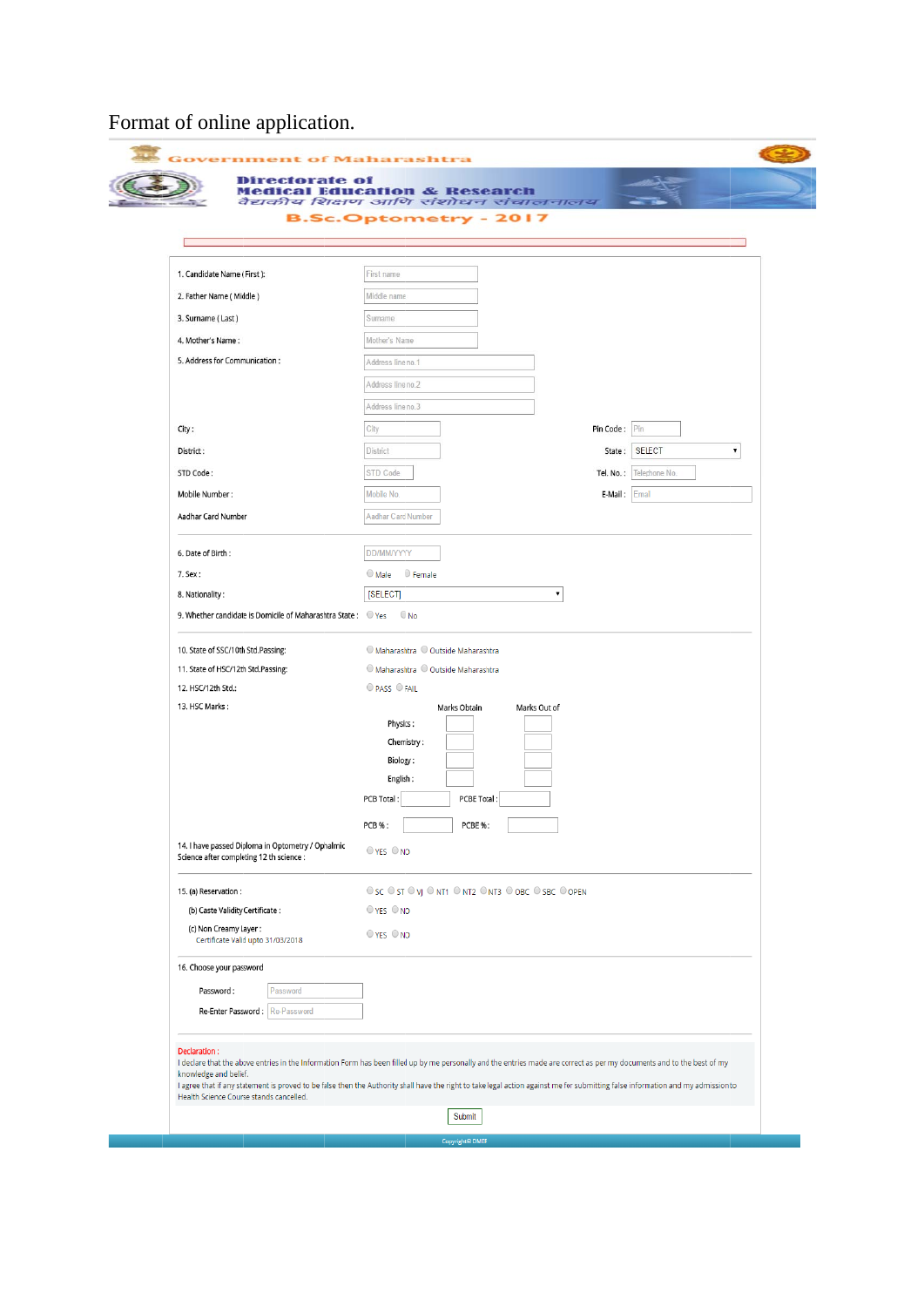#### **List of documents required while joining in the selected college.**

- a) Copy of Online Application form (Latest) filled on www.dmer.org.
- b) Domicile Certificate issued by District Magistrate/ Metropolitan Magistrate/ Addl. District Magistrate or Competent Authority for issue of such certificate.
- c) H.S.C. (or equivalent) examination marksheet.
- d) SSC (or equivalent) passing certificate (for Date of Birth).
- e) Aadhar Card.
- f) Medical fitness certificate (Annexure H)

## **If Applicable :**

- g) Cast Certificate
- h) Cast Validity Certificate
- i) Non Creamy layer Certificate valid upto 31/3/2018 (For VJ, NT1, NT2, NT3 & OBC including SBC)